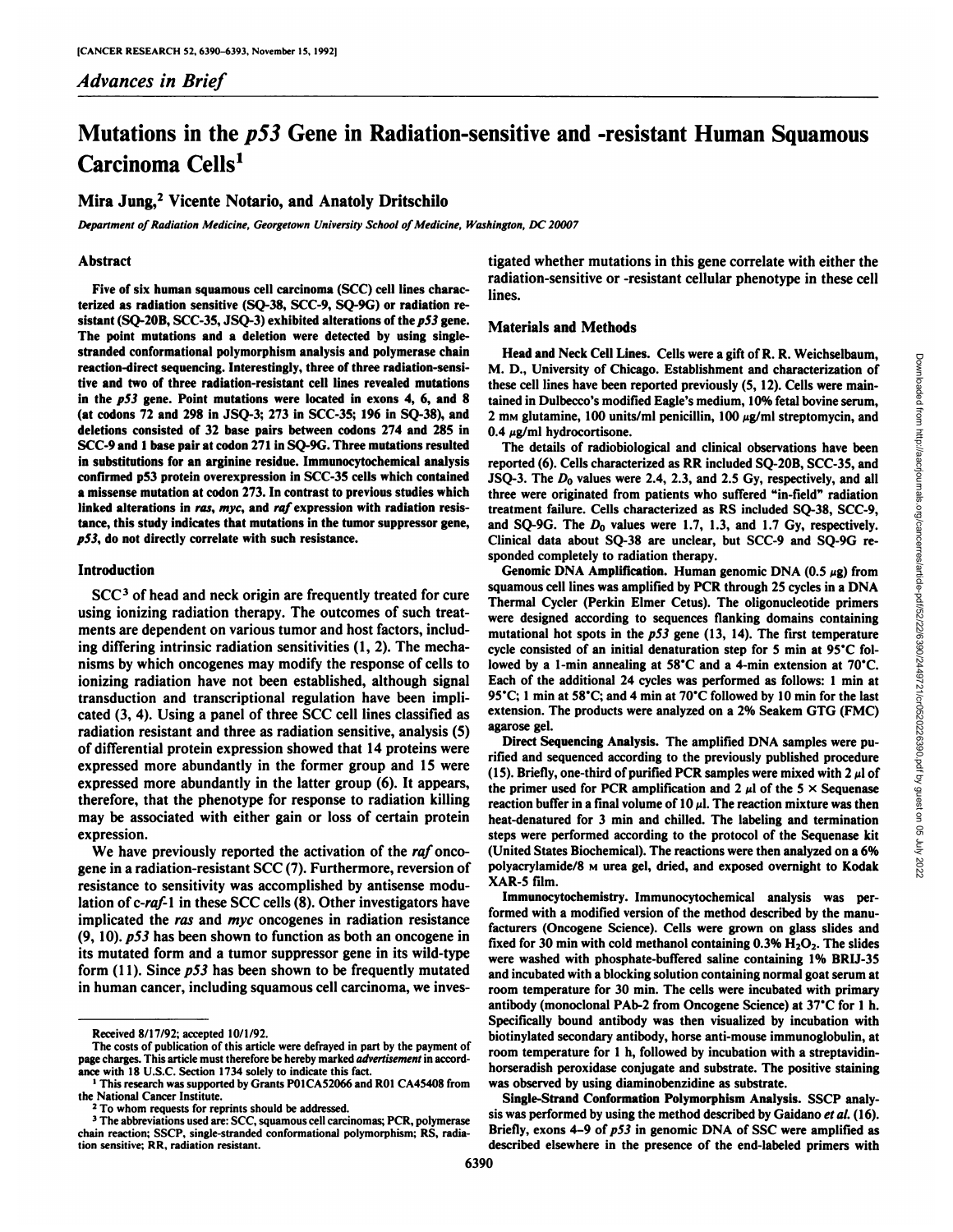$[\gamma^{-32}P]$ ATP using T4 polynucleotide kinase. One  $\mu$ l of PCR products (100  $\mu$ ) was diluted (1:100) in 0.1% sodium dodecyl sulfate-10 mm EDTA. Five  $\mu$ l of diluted samples were mixed (1:1) in 95% formamide, 1% xylene cyanol, 1% bromophenol blue, and 20 mm sodium hydroxide and denatured at 90°C. In the absence or presence of 10% glycerol, 1.5  $\mu$ l of each sample were analyzed on a 6% polyacrylamide gel. The gel was dried and exposed to the Kodak XAR-5 film.

#### Results

To determine whether the genomic DNA from six human SCC of the head and neck origin had nucleotide alterations including point mutations in the  $p53$  tumor suppressor gene, a rapid and sensitive SSCP assay was used initially. One hundredto 600-base pair-long fragments containing exons 4-9 were amplified and electrophoresed on nondenaturing acrylamide gels. The SSCP analysis of six SCC of head and neck origin revealed abnormal migration patterns in one of the examined exons of  $p53$  in five of six lines tested. As shown in Fig. 1, 5 of 6 SCC exhibited polymorphic bands in exons 4, 5-6, and 8-9, compared to a normal control, human placental DNA.

To investigate specific alterations in sequences of  $p53$  using the genomic DNA from the six SCC, amplified fragments (exons 4-9) were analyzed by direct sequencing (Fig. 2). Three of these were found to result in a missense mutation, and two in deletions involving exons 4, 6, and 8, in the regions of previously reported mutational hot spots (11). Interestingly, two RR-SCC, JSQ-3 and SCC-35, contain two point mutations (at codons 72 and 298) and one (at codon 273) known as one of

polyacrylamide gel. Each amplified fragment containing exons  $(EX)$  4-9 of p53 was analyzed at 30 W for 6-8 h on a 6% polyacrylamide gel in the absence or presence of 10% glycerol.  $A$ , exon 4;  $B$ , exons 5-6;  $C$ , exons 8-9. Lane  $I$ , human placenta; Lane 2, SQ-38; Lane 3, SCC-9; Lane 4, SQ-9G; Lane 5, SQ-20B; Lane *6. SCC-35; Lane 7, JSQ-3. \*. samples showing* different mobilities.









DNA. PCR-amplified fragments from the p53 locus were directly sequenced without subcloning. Mutated sequences were compared to a control DNA containing normal sequences of *p53. Each sequence is read according to indi* cated orientation 5'—3'. Mutations: A, at codon 72 (G-C) in JSQ-3;  $B$ , at codon 196  $(G \rightarrow A)$  in SQ-38; C, at codon 273  $(G \rightarrow A)$  in SCC-35; D, at codon 298 (G-T) in JSQ-3; E, 32-base pair (bp) deletion between codons 274 and 285 in SCC-9.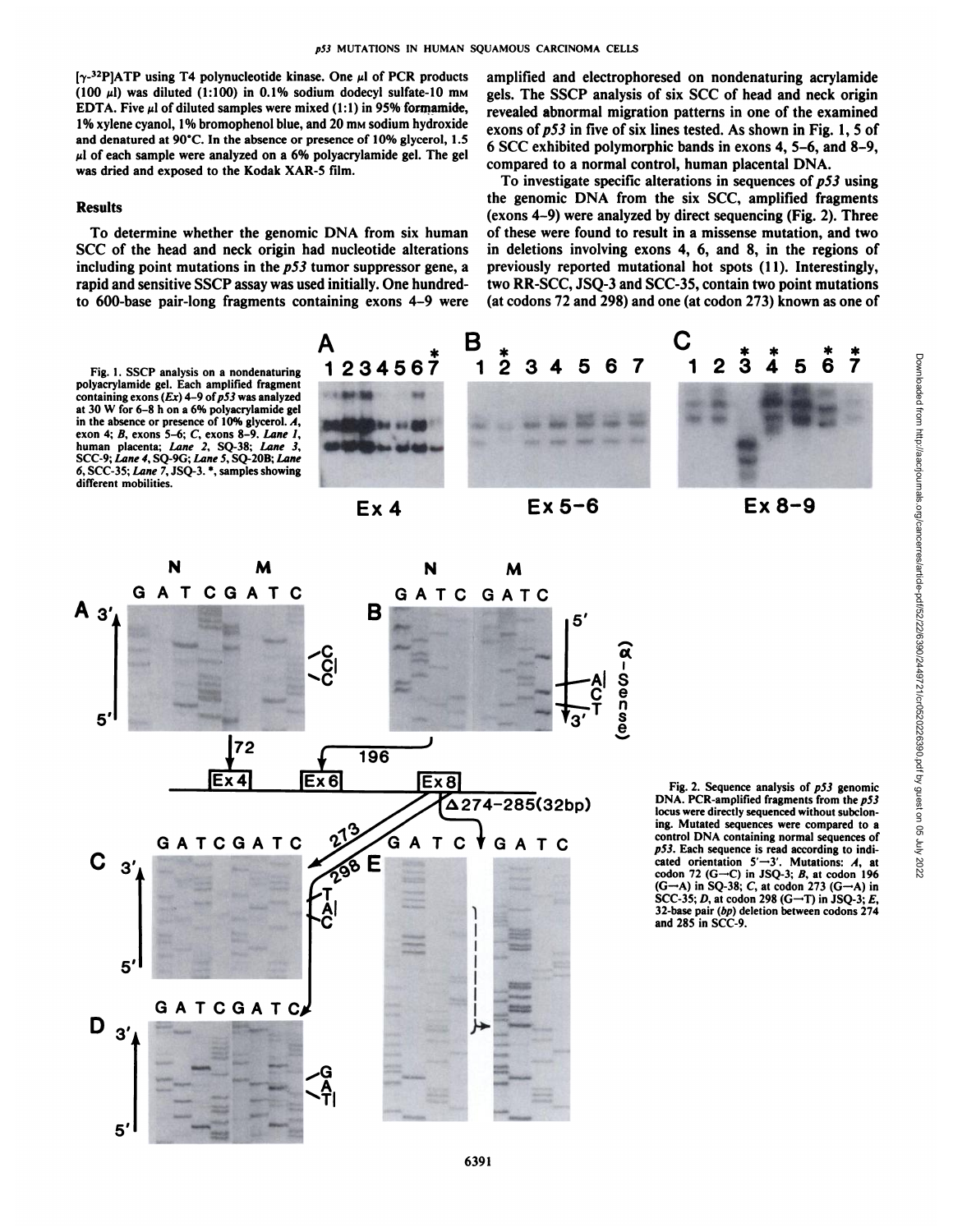Table 1 Alterations in p53 in radiation-sensitive and radiation-resistant *squamous carcinoma cell lines*

| Cell line     | RS/RR <sup>a</sup> | Immuno-<br>staining | PCR/sequencing        |                   | Amino acid                            |
|---------------|--------------------|---------------------|-----------------------|-------------------|---------------------------------------|
|               |                    |                     | Codon                 | <b>Mutation</b>   | substitution                          |
| <b>SO-20B</b> | <b>RR</b>          | ±                   |                       |                   |                                       |
| $SCC-35$      | RR                 | $\div$              | E8, 273               | $G \rightarrow A$ | $\mathbf{Arg}\rightarrow\mathbf{His}$ |
| $JSO-3$       | RR                 |                     | E4. 72                | $G - C$           | $Arg \rightarrow Pro$                 |
|               |                    |                     | E8, 298               | $G - T$           | $Glu \rightarrow stop$                |
| SQ-38         | RS                 |                     | E6.196                | $C \rightarrow T$ | $Arg \rightarrow stop$                |
| SCC-9         | RS                 |                     | E8. 32<br>base pairs  | <b>Deletion</b>   | Frame-shift                           |
| SCC-9G        | RS                 |                     | E8, 271<br>base pairs | <b>Deletion</b>   | <b>Frame-shift</b>                    |

 ${}^a$  RS, radiation sensitive; RR, radiation resistant; +, positive; -, negative;  $±$ , heterogeneous staining.

hot spot codons (about 30% of missense mutations), whereas three RS-SCC, SQ-38, SCC-9, and SQ-9G, had one point mu tation at codon 196, with the deletion between codons 274 and 285 and a deletion at codon 271, respectively. Table 1 summa rizes the observed  $p53$  mutations in these cell lines. No specific pattern of mutations was revealed, but three resulted in the substitution for an arginine residue.

<sub>acid</sub> protein in these cells. Interestingly, the three cell lines characsubstitution terized as RR in Fig. 3,  $C-E$ , showed either a positive immuno- $Arg$ -stop antibody (pAb-2) as intense as a positive control, MDA 231, a Next, an immunocytochemical analysis was performed to examine the expression and the location of the mutated p53 staining or one with a heterogeneous pattern, whereas none of RS cell lines in Fig 3, F-H, showed positive staining. Only SCC-35 cells showed a strong nuclear staining with the p53 breast cancer cell line known to contain a point mutation in the *p53* gene at codon 280.

## **Discussion**

Mutations in  $p53$  are among the most common genetic alterations in human cancers (11). Both inherited and sporadic forms of malignancies have been found with  $p53$  mutations the head and neck (associated with a history of heavy smoking) have been observed in 67% of 73 patients, using two indepen dent antibodies (17). There was no apparent correlation in the expression of  $p53$  to prior treatment or clinicopathological



Fig. 3. Immunocytochemistry of p53. Cells were fixed in cold methanol for 10 min. p53 was detected with monoclonal anti-p53 antibody (PAb-2 from Oncogene Science) and visualized with biotinylated goat anti-mouse immunoglobulin followed by immunoperoxidase staining. A, NIH/3T3 (a negative control); B, MDA 231 (a positive control); C, E, and G (RR), SQ-20B, SCC-35, and JSQ-3, respectively; D, F, and H (RS), SQ-38, SCC-9, and SQ-9G, respectively.